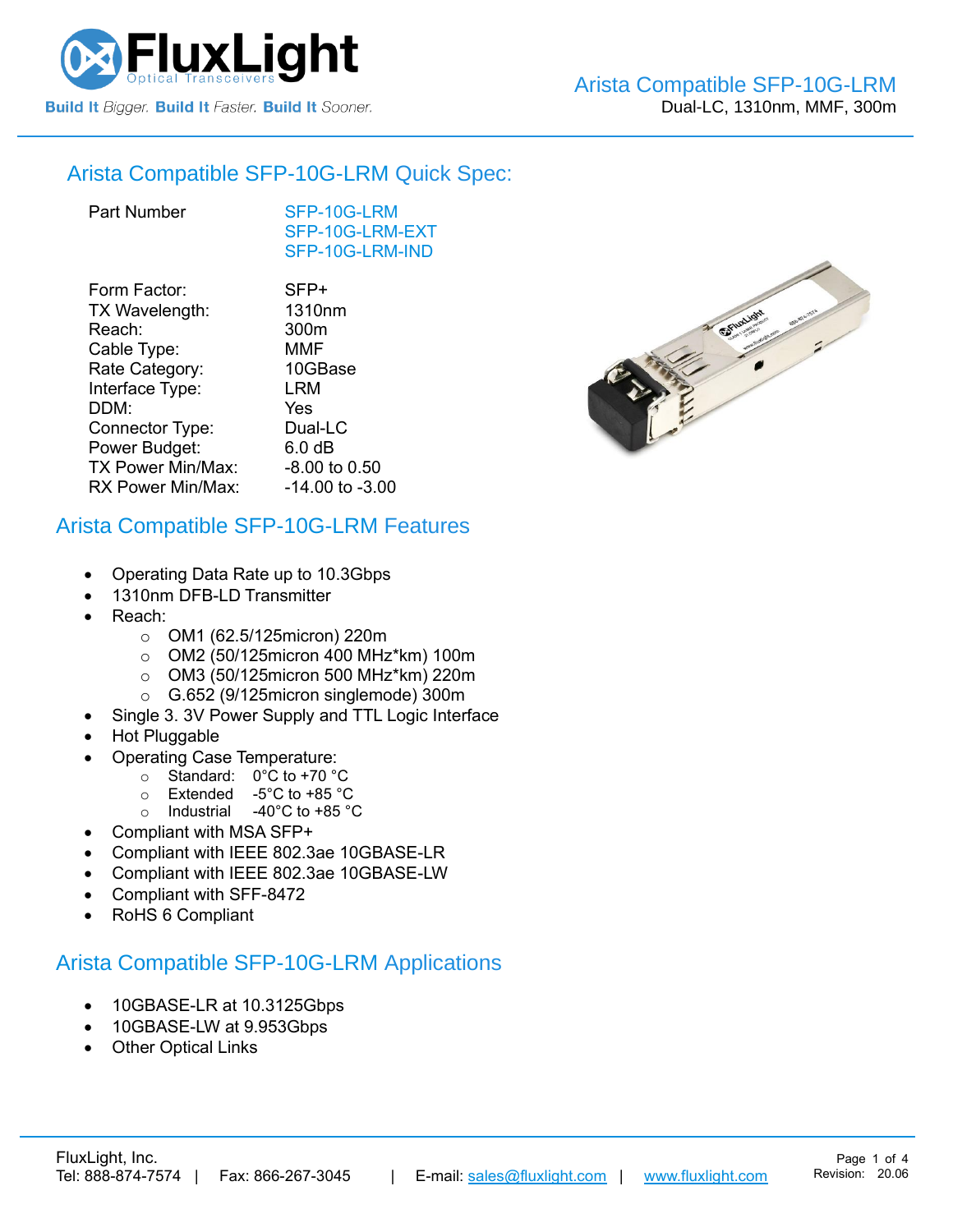

# Arista Compatible [SFP-10G-LRM](https://www.fluxlight.com/sfp-10g-lrm-arista/) Specification

## Electrical Characteristics (Condition: Ta=TOP)

| <b>Parameter</b>                  | <b>Symbol</b> | Min.        | <b>Typ</b> | Max.      | <b>Unit</b> | <b>Notes</b>                          |
|-----------------------------------|---------------|-------------|------------|-----------|-------------|---------------------------------------|
| CML Inputs(Differential)          | Vin           | 150         |            | 1200      | $mV$ p-p    | AC coupled inputs                     |
| <b>Supply Current</b>             | <b>ICC</b>    |             |            | 300       | mA          |                                       |
| Input Impedance (Differential)    | Zin           | 85          | 100        | 115       | ohm         | $\text{Rin} > 100 \text{ kohm } @$ DC |
| Tx Disable Input Voltage - Low    | VIL           | $\mathbf 0$ |            | 0.8       | $\vee$      |                                       |
| Tx Disable Input Voltage - High   | <b>VIH</b>    | 2.0         |            | 3.45      | V           |                                       |
| Tx Fault Output Voltage - Low     | <b>VOL</b>    | 0           |            | 0.5       | V           |                                       |
| Tx Fault Output Voltage - High    | <b>VOH</b>    | 2.0         |            | $Vcc+0.3$ | V           |                                       |
| <b>CML Outputs (Differential)</b> | Vout          | 350         |            | 700       | mV pp       | AC coupled outputs                    |
| Output Impedance (Differential)   | Zout          | 85          | 100        | 115       | ohms        |                                       |
| Rx LOS Output Voltage-Low         | <b>VOL</b>    | 0           |            | 0.5       | $\vee$      |                                       |
| Rx LOS Output Voltage-High        | <b>VOH</b>    | 2.5         |            |           | $\vee$      |                                       |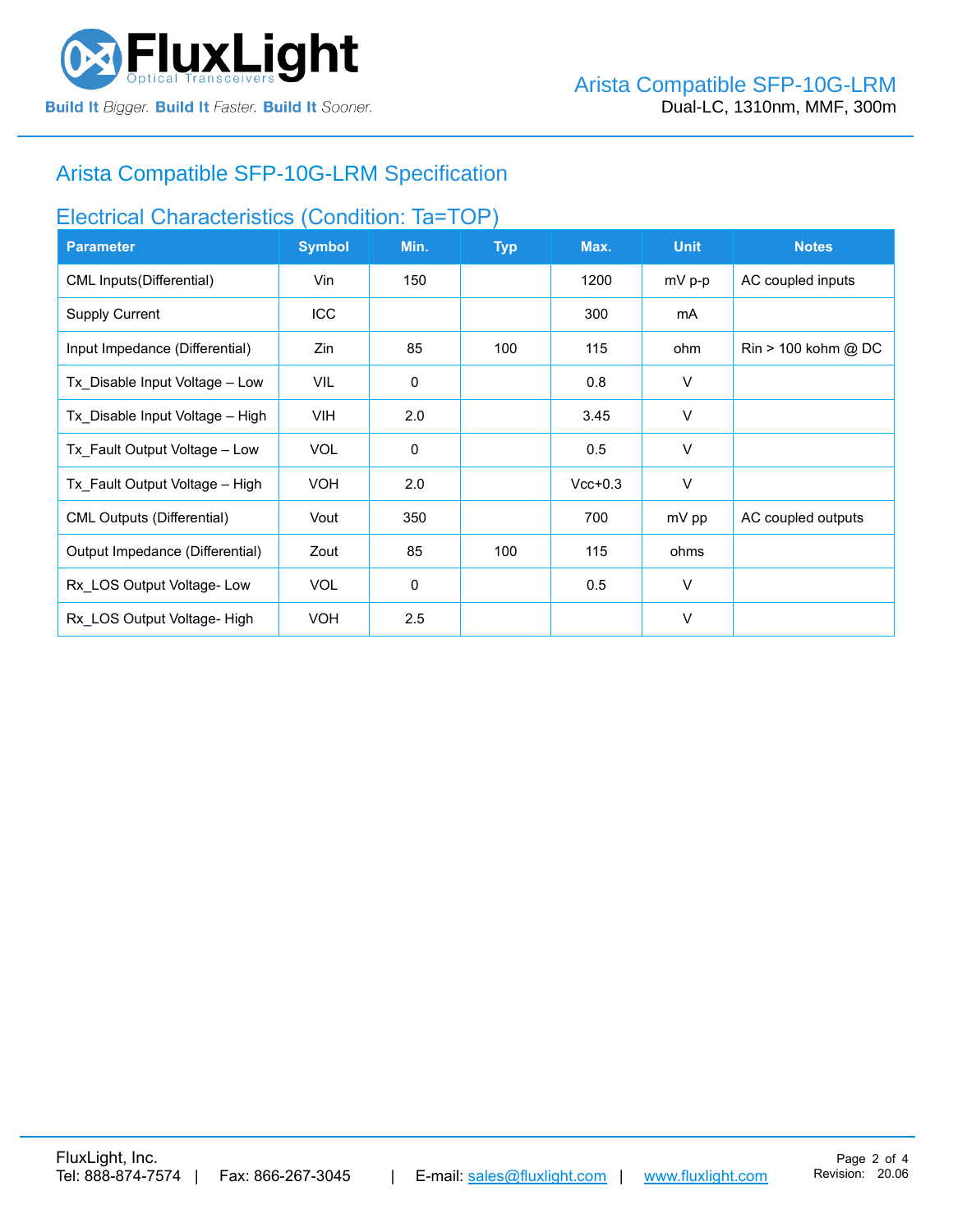

### Optical Characteristics (Condition: Ta=TOP)

| <b>Symbol</b><br><b>Min</b><br><b>Max</b><br><b>Unit</b><br><b>Parameter</b><br><b>Typ</b><br>Data Rate<br>10.3<br>Gb/s<br>$\overline{\phantom{a}}$<br>$\blacksquare$<br>9µm Core Diameter SMF<br>10<br>Km<br>1310<br>1355<br>1270<br>Centre wavelength<br>λc<br>nm<br>Output Spectral Width(-20dB)<br>$\triangle \lambda$<br>1<br>nm<br>$\overline{\phantom{a}}$<br>$\overline{\phantom{a}}$<br>Average Output Power<br>-8<br>$+0.5$<br>dBm<br>$P_{\text{out}}$<br>$\overline{\phantom{a}}$<br><b>Extinction Ratio</b><br>ER<br>3.5<br>dB<br>$\blacksquare$<br>$\overline{\phantom{a}}$<br>Average Power of OFF Transmitter<br>$-30$<br>dBm<br>Side Mode Suppression Ratio<br><b>SMSR</b><br>30<br>dB<br>Input Differential Impedance<br>Zin<br>90<br>100<br>110<br>Ω<br>Disable<br>2.0<br>$Vcc+0.3$<br><b>TX Disable</b><br>$\vee$<br>0.8<br>Enable<br>$\mathbf{0}$<br>Fault<br>2.0<br>$Vcc+0.3$<br><b>TX Fault</b><br>$\vee$<br>$\pmb{0}$<br>Normal<br>0.8<br>TX Disable Assert Time<br>$10$<br>t_off<br>us<br><b>RX</b><br><b>Symbol</b><br><b>Min</b><br><b>Max</b><br><b>Unit</b><br><b>Parameter</b><br><b>Typ</b><br>1260<br>1565<br>Center Wavelength<br>λс<br>nm<br>$-14$<br>$\blacksquare$<br>$\overline{\phantom{a}}$<br><b>Receive Sensitivity</b><br>$P_{in}$<br>dBm<br>Maximum Input Power<br>$-3$<br>dBm<br>$P_{MAX}$<br>$\pmb{0}$<br>$\blacksquare$<br><b>SD</b> HIGH<br>dBm<br>$-15$<br>$\overline{\phantom{a}}$<br>Signal Detect Threshold-Assertion:<br>$\overline{\phantom{a}}$<br><b>SDLOW</b><br>$-25$<br>dBm<br>$\overline{\phantom{a}}$<br>$\overline{\phantom{0}}$<br>Signal Detect Threshold-Deassertion:<br>Output Differential Impedance<br>90<br>100<br>110<br>Pin<br>Ω<br>Receiver Overload<br>Pmax<br>0.5<br>dBm<br><b>Optical Return Loss</b><br>ORL<br>$-12$<br>dB<br>LOS<br>$\mathsf{V}$<br>2.0<br>$Vcc+0.3$<br>High<br>$\pmb{0}$<br>0.8<br>Low | <b>TX</b> |  |  |  |  |  |  |  |
|------------------------------------------------------------------------------------------------------------------------------------------------------------------------------------------------------------------------------------------------------------------------------------------------------------------------------------------------------------------------------------------------------------------------------------------------------------------------------------------------------------------------------------------------------------------------------------------------------------------------------------------------------------------------------------------------------------------------------------------------------------------------------------------------------------------------------------------------------------------------------------------------------------------------------------------------------------------------------------------------------------------------------------------------------------------------------------------------------------------------------------------------------------------------------------------------------------------------------------------------------------------------------------------------------------------------------------------------------------------------------------------------------------------------------------------------------------------------------------------------------------------------------------------------------------------------------------------------------------------------------------------------------------------------------------------------------------------------------------------------------------------------------------------------------------------------------------------------------------------------------------|-----------|--|--|--|--|--|--|--|
|                                                                                                                                                                                                                                                                                                                                                                                                                                                                                                                                                                                                                                                                                                                                                                                                                                                                                                                                                                                                                                                                                                                                                                                                                                                                                                                                                                                                                                                                                                                                                                                                                                                                                                                                                                                                                                                                                    |           |  |  |  |  |  |  |  |
|                                                                                                                                                                                                                                                                                                                                                                                                                                                                                                                                                                                                                                                                                                                                                                                                                                                                                                                                                                                                                                                                                                                                                                                                                                                                                                                                                                                                                                                                                                                                                                                                                                                                                                                                                                                                                                                                                    |           |  |  |  |  |  |  |  |
|                                                                                                                                                                                                                                                                                                                                                                                                                                                                                                                                                                                                                                                                                                                                                                                                                                                                                                                                                                                                                                                                                                                                                                                                                                                                                                                                                                                                                                                                                                                                                                                                                                                                                                                                                                                                                                                                                    |           |  |  |  |  |  |  |  |
|                                                                                                                                                                                                                                                                                                                                                                                                                                                                                                                                                                                                                                                                                                                                                                                                                                                                                                                                                                                                                                                                                                                                                                                                                                                                                                                                                                                                                                                                                                                                                                                                                                                                                                                                                                                                                                                                                    |           |  |  |  |  |  |  |  |
|                                                                                                                                                                                                                                                                                                                                                                                                                                                                                                                                                                                                                                                                                                                                                                                                                                                                                                                                                                                                                                                                                                                                                                                                                                                                                                                                                                                                                                                                                                                                                                                                                                                                                                                                                                                                                                                                                    |           |  |  |  |  |  |  |  |
|                                                                                                                                                                                                                                                                                                                                                                                                                                                                                                                                                                                                                                                                                                                                                                                                                                                                                                                                                                                                                                                                                                                                                                                                                                                                                                                                                                                                                                                                                                                                                                                                                                                                                                                                                                                                                                                                                    |           |  |  |  |  |  |  |  |
|                                                                                                                                                                                                                                                                                                                                                                                                                                                                                                                                                                                                                                                                                                                                                                                                                                                                                                                                                                                                                                                                                                                                                                                                                                                                                                                                                                                                                                                                                                                                                                                                                                                                                                                                                                                                                                                                                    |           |  |  |  |  |  |  |  |
|                                                                                                                                                                                                                                                                                                                                                                                                                                                                                                                                                                                                                                                                                                                                                                                                                                                                                                                                                                                                                                                                                                                                                                                                                                                                                                                                                                                                                                                                                                                                                                                                                                                                                                                                                                                                                                                                                    |           |  |  |  |  |  |  |  |
|                                                                                                                                                                                                                                                                                                                                                                                                                                                                                                                                                                                                                                                                                                                                                                                                                                                                                                                                                                                                                                                                                                                                                                                                                                                                                                                                                                                                                                                                                                                                                                                                                                                                                                                                                                                                                                                                                    |           |  |  |  |  |  |  |  |
|                                                                                                                                                                                                                                                                                                                                                                                                                                                                                                                                                                                                                                                                                                                                                                                                                                                                                                                                                                                                                                                                                                                                                                                                                                                                                                                                                                                                                                                                                                                                                                                                                                                                                                                                                                                                                                                                                    |           |  |  |  |  |  |  |  |
|                                                                                                                                                                                                                                                                                                                                                                                                                                                                                                                                                                                                                                                                                                                                                                                                                                                                                                                                                                                                                                                                                                                                                                                                                                                                                                                                                                                                                                                                                                                                                                                                                                                                                                                                                                                                                                                                                    |           |  |  |  |  |  |  |  |
|                                                                                                                                                                                                                                                                                                                                                                                                                                                                                                                                                                                                                                                                                                                                                                                                                                                                                                                                                                                                                                                                                                                                                                                                                                                                                                                                                                                                                                                                                                                                                                                                                                                                                                                                                                                                                                                                                    |           |  |  |  |  |  |  |  |
|                                                                                                                                                                                                                                                                                                                                                                                                                                                                                                                                                                                                                                                                                                                                                                                                                                                                                                                                                                                                                                                                                                                                                                                                                                                                                                                                                                                                                                                                                                                                                                                                                                                                                                                                                                                                                                                                                    |           |  |  |  |  |  |  |  |
|                                                                                                                                                                                                                                                                                                                                                                                                                                                                                                                                                                                                                                                                                                                                                                                                                                                                                                                                                                                                                                                                                                                                                                                                                                                                                                                                                                                                                                                                                                                                                                                                                                                                                                                                                                                                                                                                                    |           |  |  |  |  |  |  |  |
|                                                                                                                                                                                                                                                                                                                                                                                                                                                                                                                                                                                                                                                                                                                                                                                                                                                                                                                                                                                                                                                                                                                                                                                                                                                                                                                                                                                                                                                                                                                                                                                                                                                                                                                                                                                                                                                                                    |           |  |  |  |  |  |  |  |
|                                                                                                                                                                                                                                                                                                                                                                                                                                                                                                                                                                                                                                                                                                                                                                                                                                                                                                                                                                                                                                                                                                                                                                                                                                                                                                                                                                                                                                                                                                                                                                                                                                                                                                                                                                                                                                                                                    |           |  |  |  |  |  |  |  |
|                                                                                                                                                                                                                                                                                                                                                                                                                                                                                                                                                                                                                                                                                                                                                                                                                                                                                                                                                                                                                                                                                                                                                                                                                                                                                                                                                                                                                                                                                                                                                                                                                                                                                                                                                                                                                                                                                    |           |  |  |  |  |  |  |  |
|                                                                                                                                                                                                                                                                                                                                                                                                                                                                                                                                                                                                                                                                                                                                                                                                                                                                                                                                                                                                                                                                                                                                                                                                                                                                                                                                                                                                                                                                                                                                                                                                                                                                                                                                                                                                                                                                                    |           |  |  |  |  |  |  |  |
|                                                                                                                                                                                                                                                                                                                                                                                                                                                                                                                                                                                                                                                                                                                                                                                                                                                                                                                                                                                                                                                                                                                                                                                                                                                                                                                                                                                                                                                                                                                                                                                                                                                                                                                                                                                                                                                                                    |           |  |  |  |  |  |  |  |
|                                                                                                                                                                                                                                                                                                                                                                                                                                                                                                                                                                                                                                                                                                                                                                                                                                                                                                                                                                                                                                                                                                                                                                                                                                                                                                                                                                                                                                                                                                                                                                                                                                                                                                                                                                                                                                                                                    |           |  |  |  |  |  |  |  |
|                                                                                                                                                                                                                                                                                                                                                                                                                                                                                                                                                                                                                                                                                                                                                                                                                                                                                                                                                                                                                                                                                                                                                                                                                                                                                                                                                                                                                                                                                                                                                                                                                                                                                                                                                                                                                                                                                    |           |  |  |  |  |  |  |  |
|                                                                                                                                                                                                                                                                                                                                                                                                                                                                                                                                                                                                                                                                                                                                                                                                                                                                                                                                                                                                                                                                                                                                                                                                                                                                                                                                                                                                                                                                                                                                                                                                                                                                                                                                                                                                                                                                                    |           |  |  |  |  |  |  |  |
|                                                                                                                                                                                                                                                                                                                                                                                                                                                                                                                                                                                                                                                                                                                                                                                                                                                                                                                                                                                                                                                                                                                                                                                                                                                                                                                                                                                                                                                                                                                                                                                                                                                                                                                                                                                                                                                                                    |           |  |  |  |  |  |  |  |
|                                                                                                                                                                                                                                                                                                                                                                                                                                                                                                                                                                                                                                                                                                                                                                                                                                                                                                                                                                                                                                                                                                                                                                                                                                                                                                                                                                                                                                                                                                                                                                                                                                                                                                                                                                                                                                                                                    |           |  |  |  |  |  |  |  |
|                                                                                                                                                                                                                                                                                                                                                                                                                                                                                                                                                                                                                                                                                                                                                                                                                                                                                                                                                                                                                                                                                                                                                                                                                                                                                                                                                                                                                                                                                                                                                                                                                                                                                                                                                                                                                                                                                    |           |  |  |  |  |  |  |  |
|                                                                                                                                                                                                                                                                                                                                                                                                                                                                                                                                                                                                                                                                                                                                                                                                                                                                                                                                                                                                                                                                                                                                                                                                                                                                                                                                                                                                                                                                                                                                                                                                                                                                                                                                                                                                                                                                                    |           |  |  |  |  |  |  |  |
|                                                                                                                                                                                                                                                                                                                                                                                                                                                                                                                                                                                                                                                                                                                                                                                                                                                                                                                                                                                                                                                                                                                                                                                                                                                                                                                                                                                                                                                                                                                                                                                                                                                                                                                                                                                                                                                                                    |           |  |  |  |  |  |  |  |